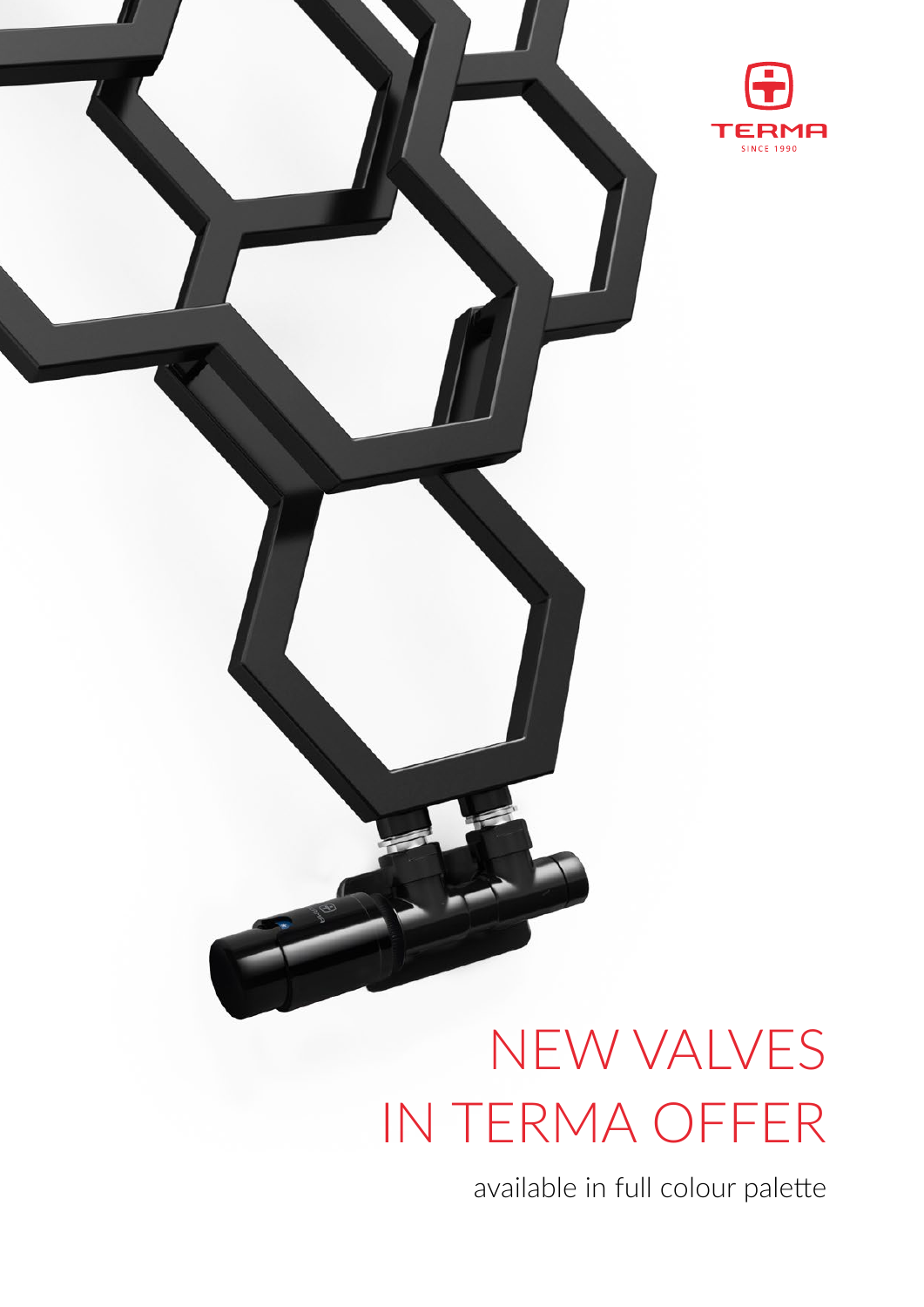### TWINS ALL IN ONE Angled integrated thermostatic valve set

#### **Available versions:**



#### **Connections:**





#### **The set contains:**

Angled integrated thermostatic valve Thermostatic head M30×1.5 Integrated pipe‑masking set

2 x adapter PEX, ALU-PEX 16×2 2 x adapter CU Ø 15



The valve should be installed in accordance with the specified direction of the heating medium flow and return.

| Orientation | Colour                                | Conf. code<br>Product<br>code<br>$D. 8. \rightarrow$ |
|-------------|---------------------------------------|------------------------------------------------------|
| left        | RAL and Terma spcecial colours (p. 8) | <b>TGFTTWINLINSFRT CODE</b>                          |
| right       | RAL and Terma spcecial colours (p. 8) | <b>TGETTWINP INSERT CODE</b>                         |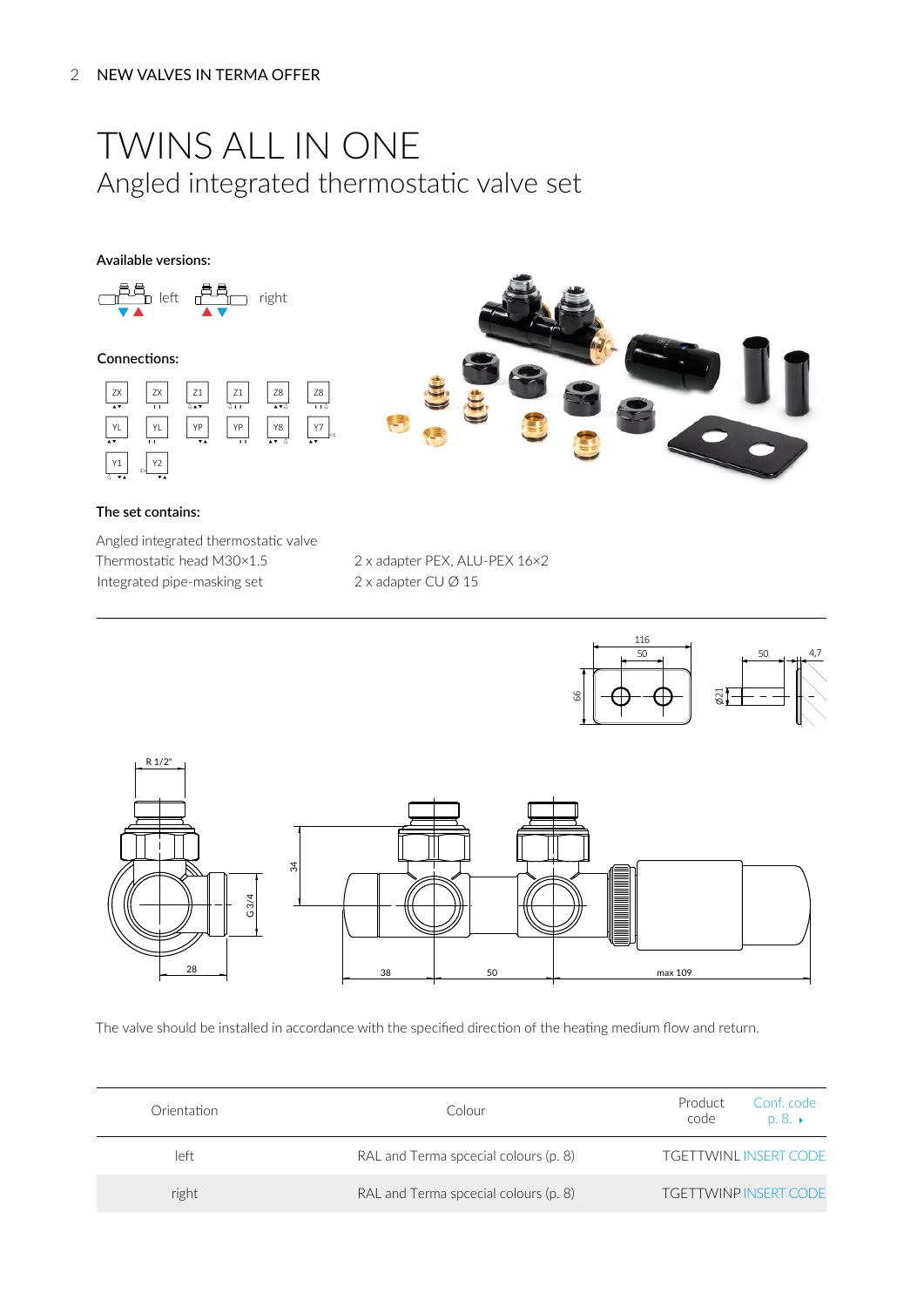### UNICO ALL IN ONE Integrated angled thermostatic valve with immersion tube



#### **The set contains:**

Integrated angled thermostatic valve with immersion tube Thermostatic head M30×1.5

Integrated pipe‑masking set 2 x adapter PEX, ALU-PEX 16×2 2 x adapter CU Ø 15



The valve should be installed in accordance with the specified direction of the heating medium flow and return.

| Orientation | Colour                                | Conf. code<br>Product<br>code<br>$D. 8. \rightarrow$ |
|-------------|---------------------------------------|------------------------------------------------------|
| left        | RAL and Terma spcecial colours (p. 8) | <b>TGFTUNICL INSFRT CODE</b>                         |
| right       | RAL and Terma spcecial colours (p. 8) | <b>TGFTUNICP INSERT CODE</b>                         |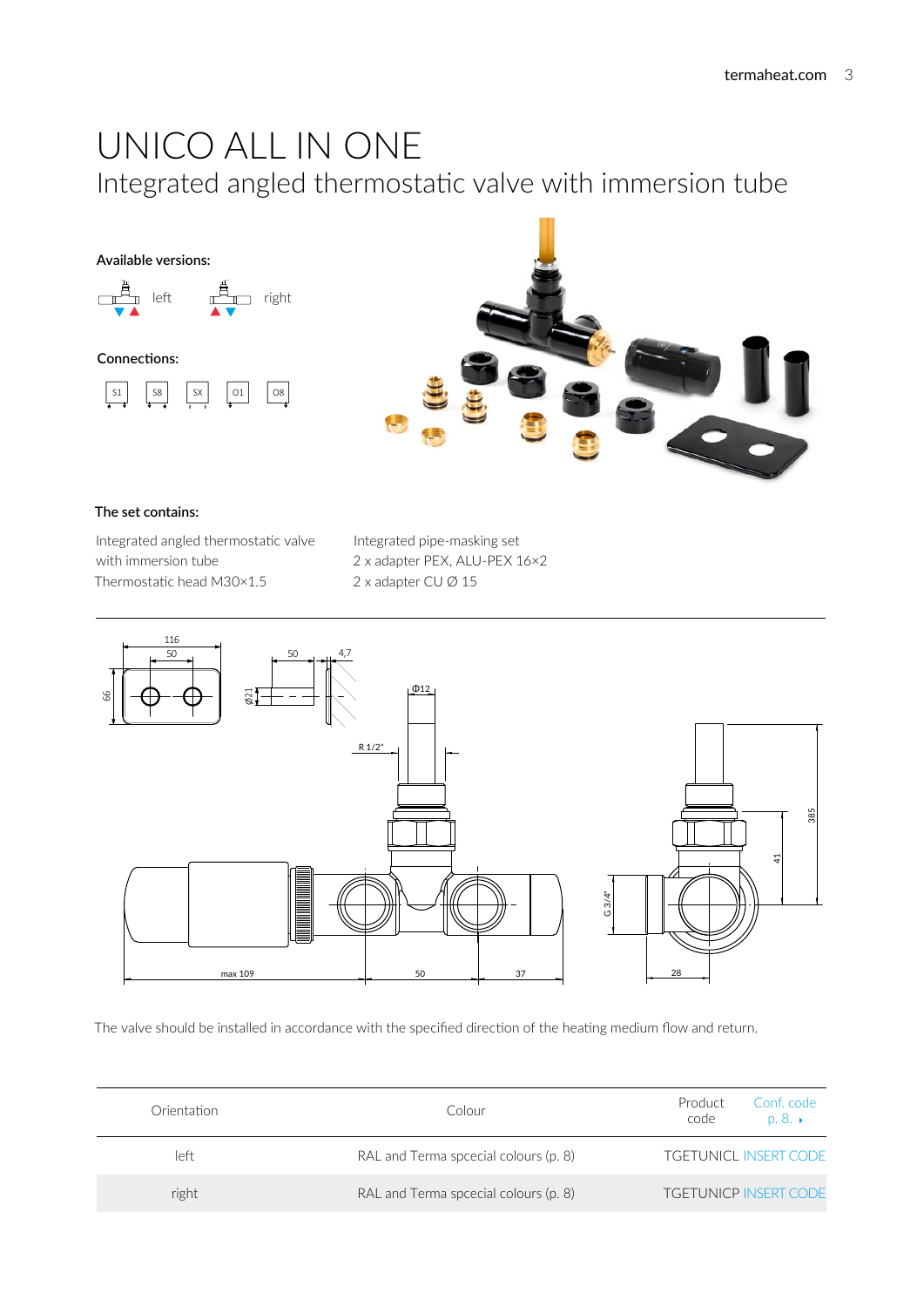### INTEGRA ALL IN ONE 3-axis thermostatic valve and lockshield integrated with t-piece set

#### **Available versions:**



#### **Connections:**





#### **The set contains:**

3-axis thermostatic valve with T-piece for heating element assembly 3-axis lockshield valve with T-piece for heating element assembly Thermostatic head M30×1.5

Pipe‑masking set 2 x adapter PEX, ALU-PEX 16×2 2 x adapter CU Ø 15



The valve should be installed in accordance with the specified direction of the heating medium flow and return. The design of the kit allows the heater to be installed on each of the valves, however, for safety reasons, we recommend placing it on the cut-off valve. NOTE: The kit does not allow the installation of TERMA REG 2 and REG 3 heaters.

| Orientation | Colour                                | Conf. code<br>Product<br>code<br>$p, 8, \rightarrow$ |
|-------------|---------------------------------------|------------------------------------------------------|
| left        | RAL and Terma spcecial colours (p. 8) | <b>TGFTINTEL INSERT CODE</b>                         |
| right       | RAL and Terma spcecial colours (p. 8) | <b>TGETINTEP INSERT CODE</b>                         |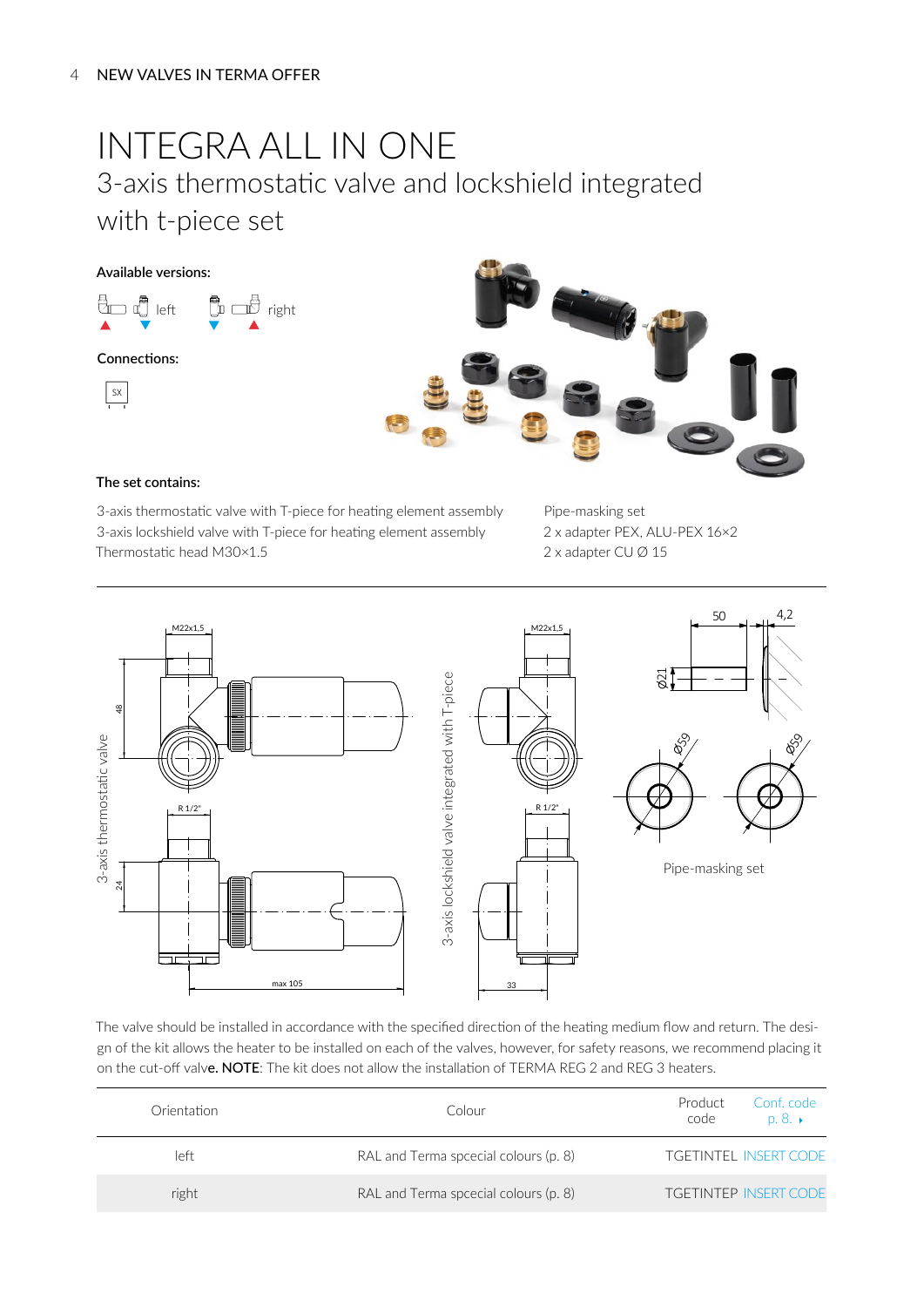### VISION ALL IN ONE 3-axis thermostatic valve set

#### **Available versions:**

$$
\begin{array}{ccc}\n\mathbf{a} & \mathbf{b} \\
\hline\n\mathbf{b} & \mathbf{c} \\
\hline\n\mathbf{c} & \mathbf{c} \\
\hline\n\mathbf{c} & \mathbf{c} \\
\hline\n\mathbf{c} & \mathbf{c} \\
\hline\n\mathbf{c} & \mathbf{c} \\
\hline\n\mathbf{c} & \mathbf{c} \\
\hline\n\mathbf{c} & \mathbf{c} \\
\hline\n\mathbf{c} & \mathbf{c} \\
\hline\n\mathbf{c} & \mathbf{c} \\
\hline\n\mathbf{c} & \mathbf{c} \\
\hline\n\mathbf{c} & \mathbf{c} \\
\hline\n\mathbf{c} & \mathbf{c} \\
\hline\n\mathbf{c} & \mathbf{c} \\
\hline\n\mathbf{c} & \mathbf{c} \\
\hline\n\mathbf{c} & \mathbf{c} \\
\hline\n\mathbf{c} & \mathbf{c} \\
\hline\n\mathbf{c} & \mathbf{c} \\
\hline\n\mathbf{c} & \mathbf{c} \\
\hline\n\mathbf{c} & \mathbf{c} \\
\hline\n\mathbf{c} & \mathbf{c} \\
\hline\n\mathbf{c} & \mathbf{c} \\
\hline\n\mathbf{c} & \mathbf{c} \\
\hline\n\mathbf{c} & \mathbf{c} \\
\hline\n\mathbf{c} & \mathbf{c} \\
\hline\n\mathbf{c} & \mathbf{c} \\
\hline\n\mathbf{c} & \mathbf{c} \\
\hline\n\mathbf{c} & \mathbf{c} \\
\hline\n\mathbf{c} & \mathbf{c} \\
\hline\n\mathbf{c} & \mathbf{c} \\
\hline\n\mathbf{c} & \mathbf{c} \\
\hline\n\mathbf{c} & \mathbf{c} \\
\hline\n\mathbf{c} & \mathbf{c} \\
\hline\n\mathbf{c} & \mathbf{c} \\
\hline\n\mathbf{c} & \mathbf{c} \\
\hline\n\mathbf{c} & \mathbf{c} \\
\hline\n\mathbf{c} & \mathbf{c} \\
\hline\n\mathbf{c} & \mathbf{c} \\
\hline\n\mathbf{c} & \mathbf{c} \\
\hline\n\mathbf{c} & \mathbf{c} \\
\hline\n\mathbf{c} & \mathbf{c} \\
\hline\n\mathbf{c} & \mathbf{c} \\
$$

#### **Connections:**





#### **The set contains:**

3-axis thermostatic valve 3-axis lockshield valve Thermostatic head M30×1.5 Pipe‑masking set 2 x adapter PEX, ALU-PEX 16×2 2 x adapter CU Ø 15



The valve should be installed in accordance with the specified direction of the heating medium flow and return.

| Orientation | Colour                                | Product<br>Conf. code<br>code<br>$p, 8, \rightarrow$ |
|-------------|---------------------------------------|------------------------------------------------------|
| left        | RAL and Terma spcecial colours (p. 8) | <b>TGFTVISIL INSERT CODE</b>                         |
| right       | RAL and Terma spcecial colours (p. 8) | <b>TGETVISIP INSERT CODE</b>                         |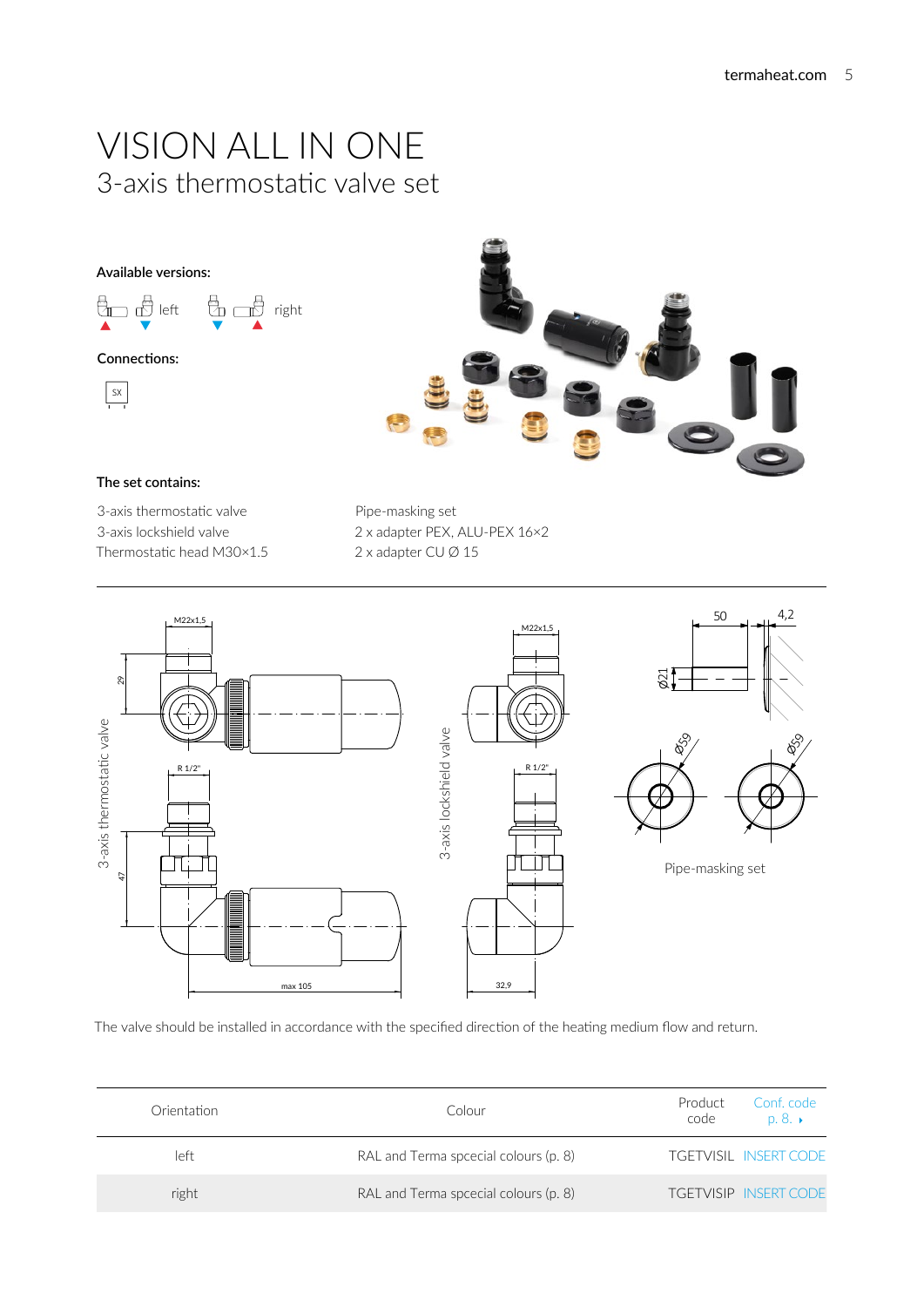### VISION ALL IN ONE 3-axis manual valve set

#### **Available versions:**

eld all left eld all right

#### **Connections:**





#### **The set contains:**

3-axis regulating valve 3-axis lockshield valve Pipe‑masking set

2 x adapter PEX, ALU-PEX 16×2 2 x adapter CU Ø 15



| Orientation | Colour                                | Conf. code<br>Product<br>code<br>p, 8. |
|-------------|---------------------------------------|----------------------------------------|
| left        | RAL and Terma spcecial colours (p. 8) | <b>TGERVISIL INSERT CODE</b>           |
| right       | RAL and Terma spcecial colours (p. 8) | <b>TGERVISIP INSERT CODE</b>           |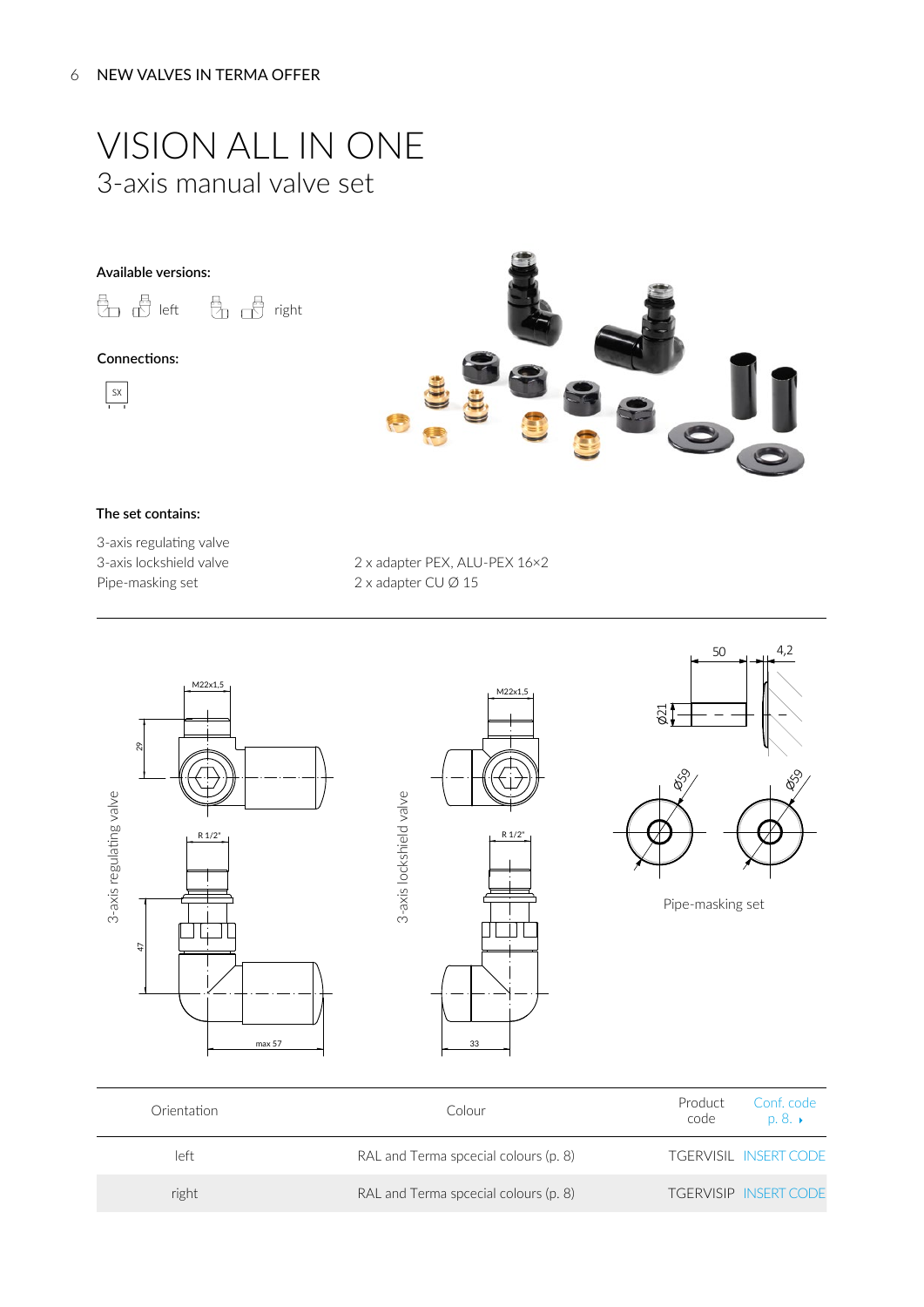### INTEGRATED PIPE‑MASKING SET

#### **Connections:**





#### **The set contains:**

Double, rectangular masking cover for 50 mm connection, H-block valves 2 x masking sleeve 50 mm



| Colour | Product Conf. code<br>code | $p, \delta$ . |
|--------|----------------------------|---------------|
|        |                            |               |

RAL and Terma spcecial colours (p. 8) TGPZMRP1 INSERT CODE